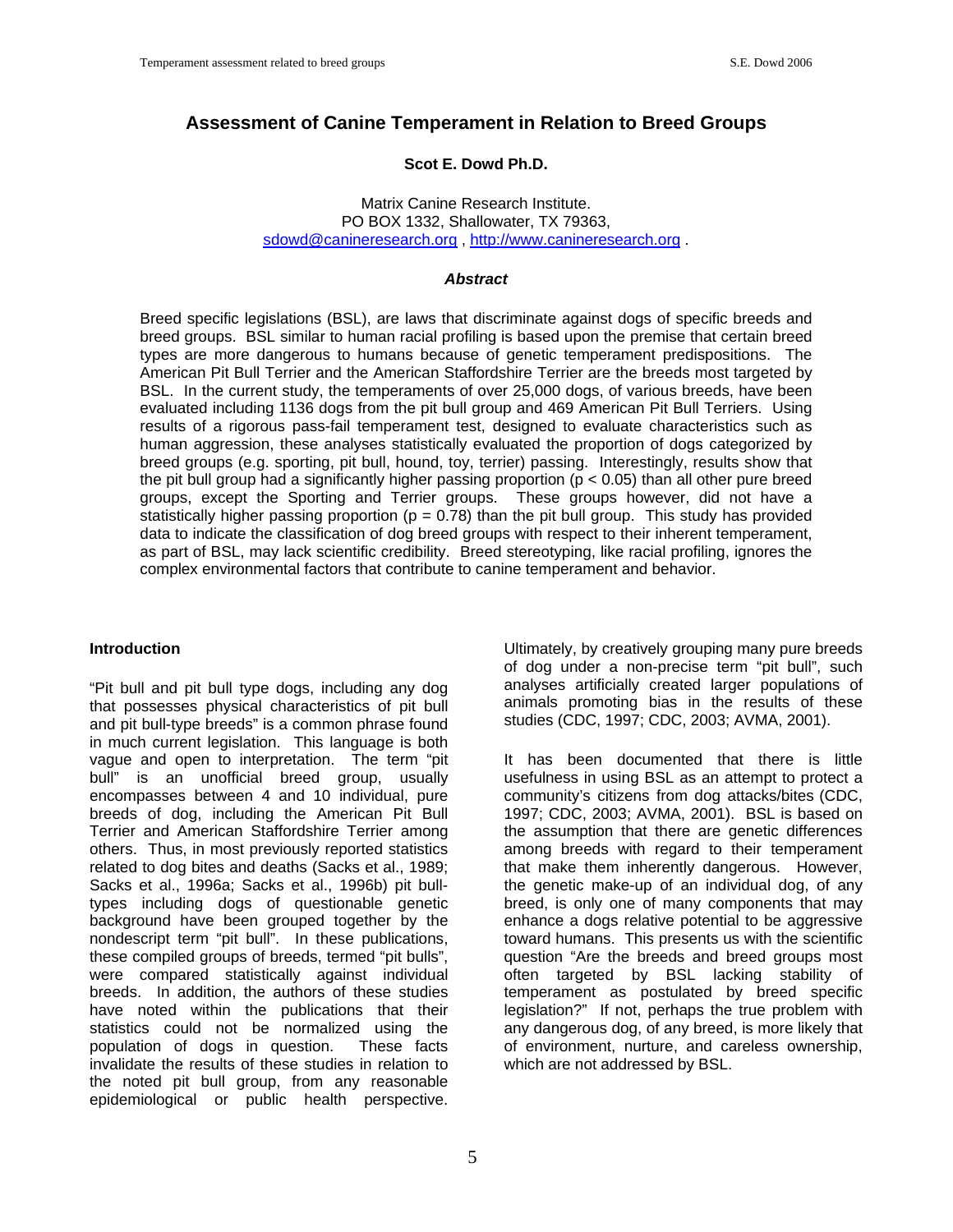If we seek to define temperament across entire breeds or breed groups the testing of a sufficiently large percentage of the population must be performed. In the current study, we present the results of the largest defined and uniform temperament test performed on canines (over 25,000 dogs representing pure breeds and mixed breeds) that were derived from across the United States, as part of the American Temperament Testing Societies (ATTS) Temperament Test. Here we have provided new and novel analyses of these data in relation to breed groups including the legislatively created "pit bull" (pit bull group). In addition, an analysis of the single breed most often associated with the non-descript term "pit bull" (the American Pit Bull Terrier) is compared against all other breed groups.

### **Materials and Methods**

### *Animals*

In the current study, the temperaments of 25,726 dogs, of various breeds, have been evaluated including 1136 dogs from the pit bull group and 469 American Pit Bull Terriers. All dogs were at least 18 months old. The majority of dogs tested can be characterized as healthy, well fed, and well-cared for dogs. Public notices of temperament tests were typically posted and promoted in a variety of ways, which included posting notices at local dog clubs, shelters, pet stores, internet message boards, mailing lists where exposure to dog owners was<br>expected to be highest. Inclusion in the expected to be highest. temperament tests was voluntary and dogs were only required to be over the age of 18 months to participate. Over the course of this study tests were held in all 48 continuous states except North Dakota, South Dakota and Vermont. The states in which higher numbers of tests have been held included California, Michigan, Florida, Georgia, Missouri, and Illinois. The diverse regional distribution across the United States contributed no bias to the analyses presented ( $p = 0.22$  data not shown).

## *Breed Groups:*

For statistical analyses of the data, the breeds were placed into "breed groups". The groupings of the breeds are shown in the supplemental table at the end of the document and are consistent with the classification schemes of both the United Kennel

Club (UKC; [www.ukcdogs.com](http://www.ukcdogs.com/)) and the American Kennel Club (AKC; [www.akc.org](http://www.akc.org/)).

#### **Temperament test**

Three separate and extensively trained Licensed Testers oversaw each Temperament Test including secondary oversight by a Chief Tester. All Testers undergo a lengthy apprenticeship prior to being allowed to evaluate actual tests. In short, the Tester goes through three levels - an Apprentice Tester, Provisional Tester, Licensed Tester and Chief Tester. A Chief Tester oversaw all levels of Tester training and evaluated Licensed Testers pass fail scores and sub-test evaluations of each dog for accuracy and consistency. For each level (Apprentice, Provisional), the Tester must evaluate at least 60 dogs, as well as acted as a station worker for each of the sub-tests described below. Before certification as a Licensed Tester is complete, both a written and video scored exam must also be passed. Only Licensed Testers results were counted while Apprentice and Provisional evaluations if performed during a temperament test were used for training purposes only.

The Temperament Test was broken up into individual categories that evaluate specific temperament-based characteristics. Each Category was further broken up into sub-tests. Each sub-test was evaluated on a rigorous pass, or fail, scoring system. Failure of any sub-test resulted in a failure of the entire temperament test.

During the temperament test each dog was presented on a loose six-foot (6') lead. The handlers, which were typically the owners of the dogs, were not allowed to talk to the dog, give commands, or give corrections. One of the 3 Licensed Testers guided the handlers through the course after a brief explanation at the beginning while the other 2 Licensed Testers observed. The specific courses, because of different geographic locations, availability of resources, and weather conditions were slightly variable, though all key aspects of each sub-test were maintained uniformly for all subjects and test situations.

As noted previously, dogs were tested with a set of behavioral categories that were divided into individual sub-tests. All sub-tests were designed to individually measure various aspects of temperament. As noted, if any of the individual sub-tests were failed, then the entire test was considered failed. To obtain a passing score on the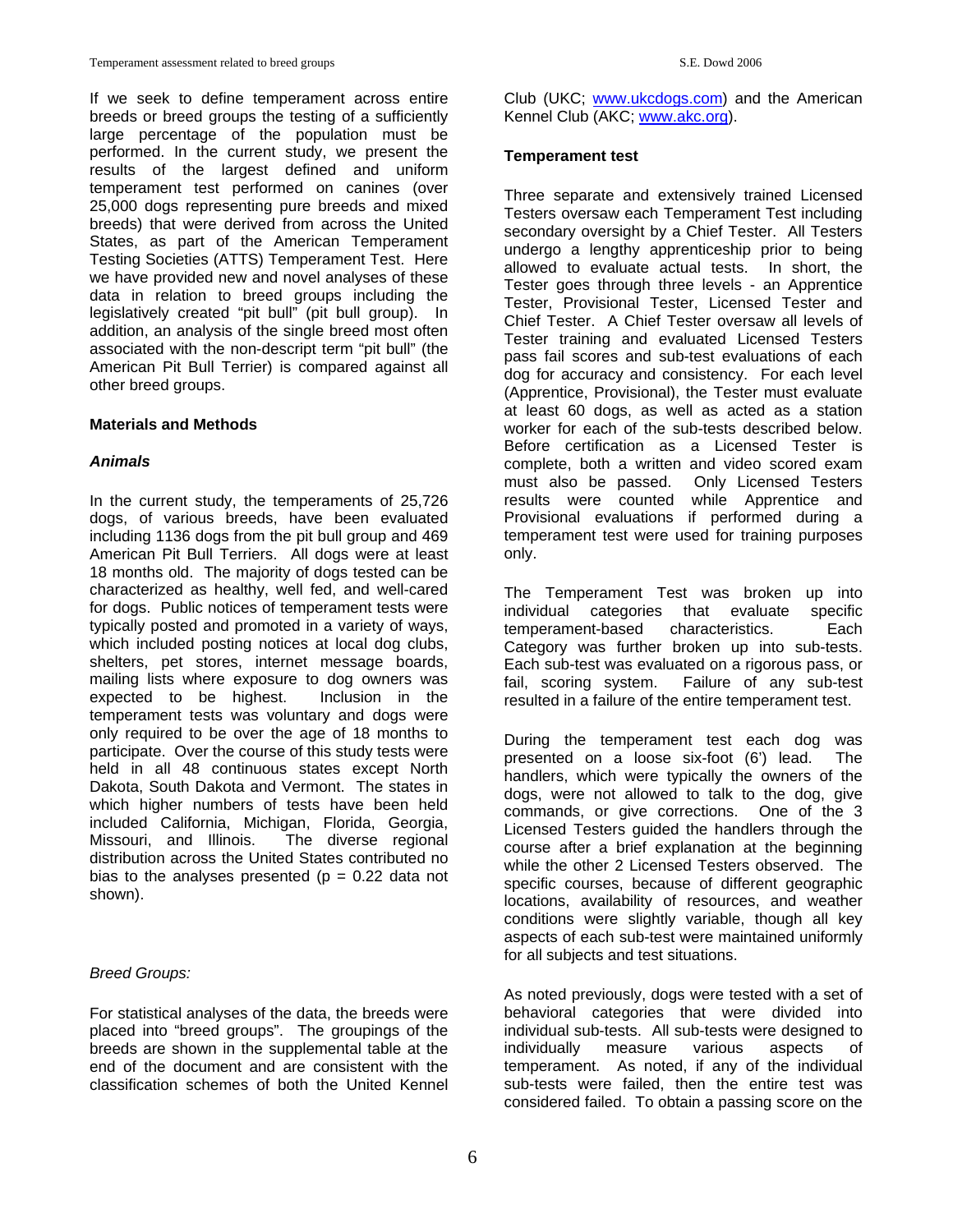temperament test, all sub-tests must have been completed successfully. Failure of a sub-test was recognized when a dog shows unprovoked aggression, panic without immediate recovery (within 5 seconds), or exhibited strong avoidance behavior. These behaviors as part of temperament tests have been defined extensively in the literature (Slabbert and Odendaal, 1999; Seksel et al., 1999; Svartberg, 2002; Ruefenacht et al., 2002; van den Berg et al., 2003; Fuchs et al., 2005). The 5 categories and 10 sub-tests are as follows:

*Category 1*: Behavior toward strangers.

The objective of this behavioral category was to measure the dog's reaction to strangers in a nonthreatening situation. No fearful or aggressive behavior is permitted in this category.

### *Sub-test 1: Neutral stranger*

This sub-test evaluated the dog's reaction to noninteractive or passive socialization and measured potential aggression. In this test, a neutral normalacting person, who was also a stranger to the dog, approached the handler, shook hands with the handler, and engaged the handler in a brief conversation. The stranger must ignore the dog.

#### *Sub-test 2: Friendly stranger*

This sub-test evaluates the affects of interactive social interaction with a stranger and measured the dogs potential for nervousness or non-social behavior. In this test, a person, who was a stranger to the dog, approached happily and briskly, ignored the owner, and directed their attention immediately at the dog. The stranger spoke, in a friendly voice, to the dog then reached down to pet the dog.

*Category 2*: Reaction to Auditory Stimuli.

The objective of this category was to provide a measure of the dog's reaction to auditory stimuli. In this test careful evaluation of fearful reaction were made by each Licensed Tester. In general, the dog should not break away from the handler nor hit the end of the 6' lead before recovery and investigative behavior. In other words, as an extreme example, the dog may hunch or tense momentarily or even appear startled but must recover within 5 seconds. Dogs could also seek to investigate the source of the sound. Aggressive behavior in any form was not permitted.

#### *Sub-test 3: Hidden Noise*

This sub-test evaluated the dog's response to a hidden, sudden, and loud noise and measures the dog's ability to recover from sudden unknown sounds. In this sub-test, the handler and the dog approached a hidden assistant who loudly rattled a metal bucket filled with rocks and set this bucket in the path of the dog.

### *Sub-test 4: Gunshots*

This sub-test evaluated the dog's ability to recover from a sudden and loud noise. In this sub-test, the handler stopped at a designated marker with his/her back towards a well-hidden assistant. The assistant fired three shots using a .22 caliber starter pistol (SHOT-PAUSE-SHOT-SHOT).

*Category 3*: Reaction to Sudden Visual Stimulus.

The objective of this category was to provide a measure of the dog's reaction to a sudden visual stimulus. In this test careful evaluation of fearful reactions were made by each Licensed Tester. In general, the dog should not break away from the handler nor hit the end of the 6' lead before recovery and investigative behavior. In other words, the dog may hunch momentarily or appear startled but was required to recover within 5 seconds and evaluate the source of the sound. Fear reactions beyond this or lack of recover within 5 seconds was considered a failure. Aggressive behavior in any form was not permitted.

## *Sub-test 5: Umbrella*

This sub-test evaluated the dog's reaction to sudden motion and a strange object and measures the dog's visual responsiveness. In this sub-test, the handler and dog approached an assistant sitting in a chair holding a closed umbrella parallel to the ground at a 90 degree angle to the dog and handler. When the dog was five feet from the assistant, the umbrella was opened suddenly. The handler's focus was required to remain on the umbrella, not on the dog.

*Category 4*: Tactile Stimuli.

The objective of this category was to measure the dog's reaction to unusual footing, its ability to recover from the fear of unusual footing, and to measure its investigative behavior to the unusual footing.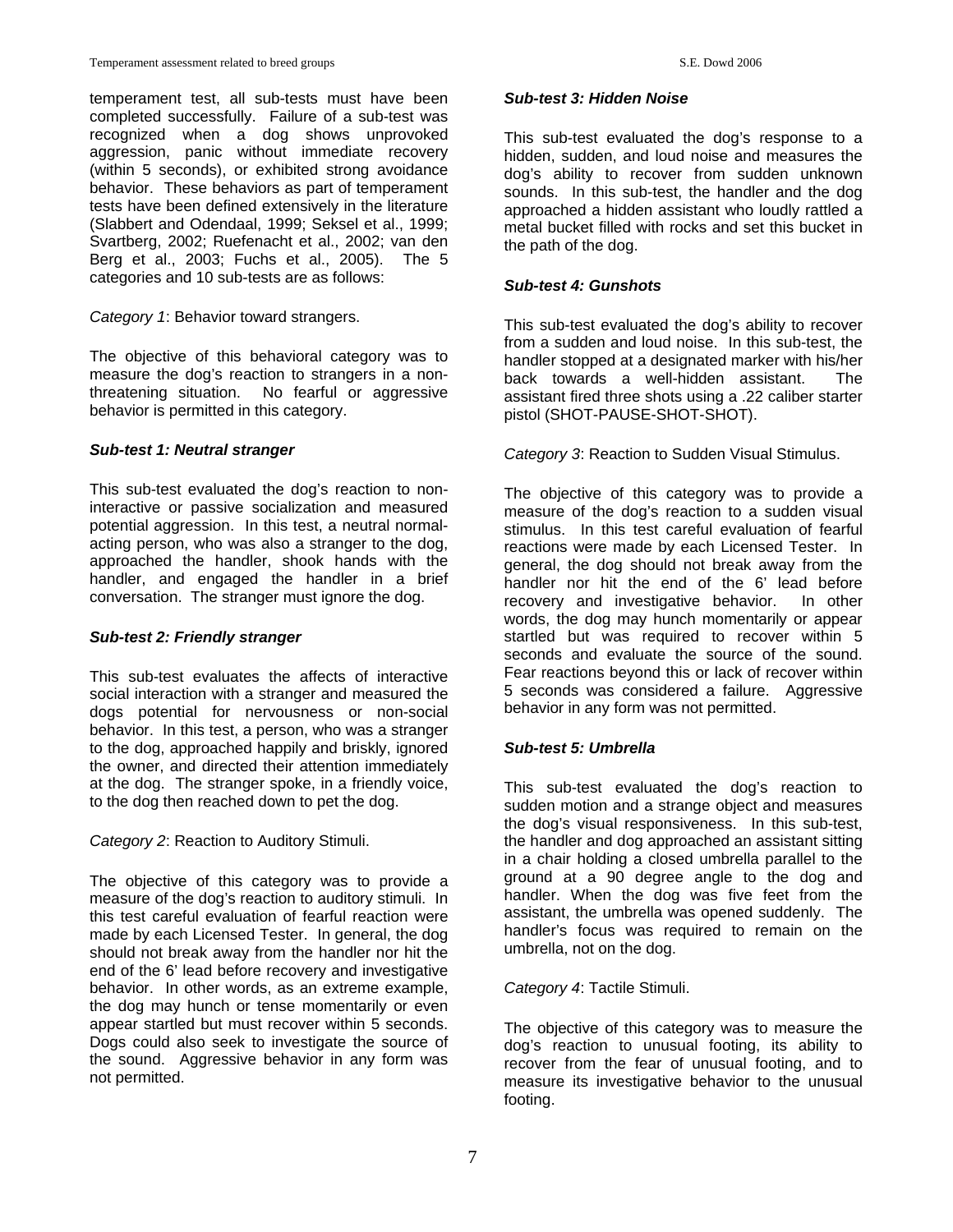#### *Sub-test 6: Plastic Footing*

In this sub-test, both the handler and the dog were required to walk the entire length of a 15-foot by 6 foot clear plastic strip. The dog can appear uncomfortable or can notice the obstacle but must continue walking. If the dog avoided the surface or sought to escape across or back on the surface, it was considered a failure.

## *Sub-test 7: Wire Footing*

In this sub-test, the handler walked beside the obstacle rather than on it, as in sub-test 6. The dog was required to walk the entire length of a 12-foot by 3-foot unfolded exercise pen (X-Pen). X-Pens were typically 12-gauge wire panels with 1 x 2 inch weave. Similar to above, if the dog avoided the surface or sought to escape across or back on the surface, it was considered a failure.

*Category 5*: Self-Protective and Aggressive Behavior.

The objective of this category was to collectively evaluate the dog's capacity to recognize an unusual situation, its threshold to provocation, its protective instincts, and its propensity to realize when a situation became a threat. The stranger was never closer than 10 feet from the dog. This was roughly measured as being 18 feet from the handler with consideration for the length of the leash and the handlers arm reach.

## *Sub-test 8***: Non-Threatening Stranger**

This sub-test evaluated the dog's reaction to a nonthreatening stranger that was dressed in unusual clothing. The purpose of this sub-test was to test the dog's alertness to an unusual situation. The handler and dog team stopped at a designated marker as instructed by the Tester. The strangely dressed stranger crossed the path 38 feet in front of the team. The dog could take notice of the stranger but could not react with more than curiosity. Any aggressive behavior or fearful behavior was considered a failure.

## *Sub-test 9: Threatening Stranger*

This sub-test evaluated the same situation as above but evaluated the dog's ability to recognize when an unusual situation turned into a provocation. Picking up at the end of sub-test 9, the strangely dressed stranger suddenly advanced

10 feet (from 38 feet to 28 feet) towards the stationary handler in a threatening manner (defined as a fast tense marching with arms above head and eyes glaring at the dog). The dog could take notice of the stranger and was allowed to respond in a protective manner only (defined as placing themselves in front of the handler) but could not act fearful or aggressive.

## *Sub-test 10: Aggressive Stranger*

This sub-test evaluated the dog's protective instincts and aggression restraint. By necessity, this test was judged subjectively only in relation to the breed's standard requirements for temperament and in relation to a dogs training in protection or sports such as Schutzhund, only if such protection training was indicated by the handler at the beginning of the Temperament Test. Thus, guardian breeds such as the German Shepherd could act with controlled aggression (defined as barking warningly), while breeds that are not categorized by breed standards (UKC or AKC) as guardians, or that were not trained for protection (e.g. Schutzhund), could not. In this sub-test, the weird stranger again advanced to within 10 feet of the dog in a wilder and more aggressive manner (defined as above but with arms waving and loud vocalizations of anger). The dog could move to a protective position in front of the owner. The dog could not show fear or act overtly or with uncontrolled aggressive behavior (wildly lunging and aggressively barking and growling) regardless of breed or training. Breeds such as the American Pit Bull Terrier, which is not defined as a guardian breed, and whose standard specifically states that human aggression is not part of the breed standard, could not show any aggressive behavior only protective behavior. If undue or overt aggression or fear were displayed by any dog this sub-test was failed.

## **Statistics**

## *Sample size*

To determine if the sample size in this study was large enough to generalize across the entire United States' population of dogs, a Sample size analyses was conducted using infinity as the expected population size. To be conservative a maximum allowable difference of 0.01, confidence of 0.99, and population proportion of 0.5 were used. This resulted in a required sample size of 16,588 dogs (Thompson, 1992). Thus, with over 25,000 dogs tested, we had a sample size that could easily be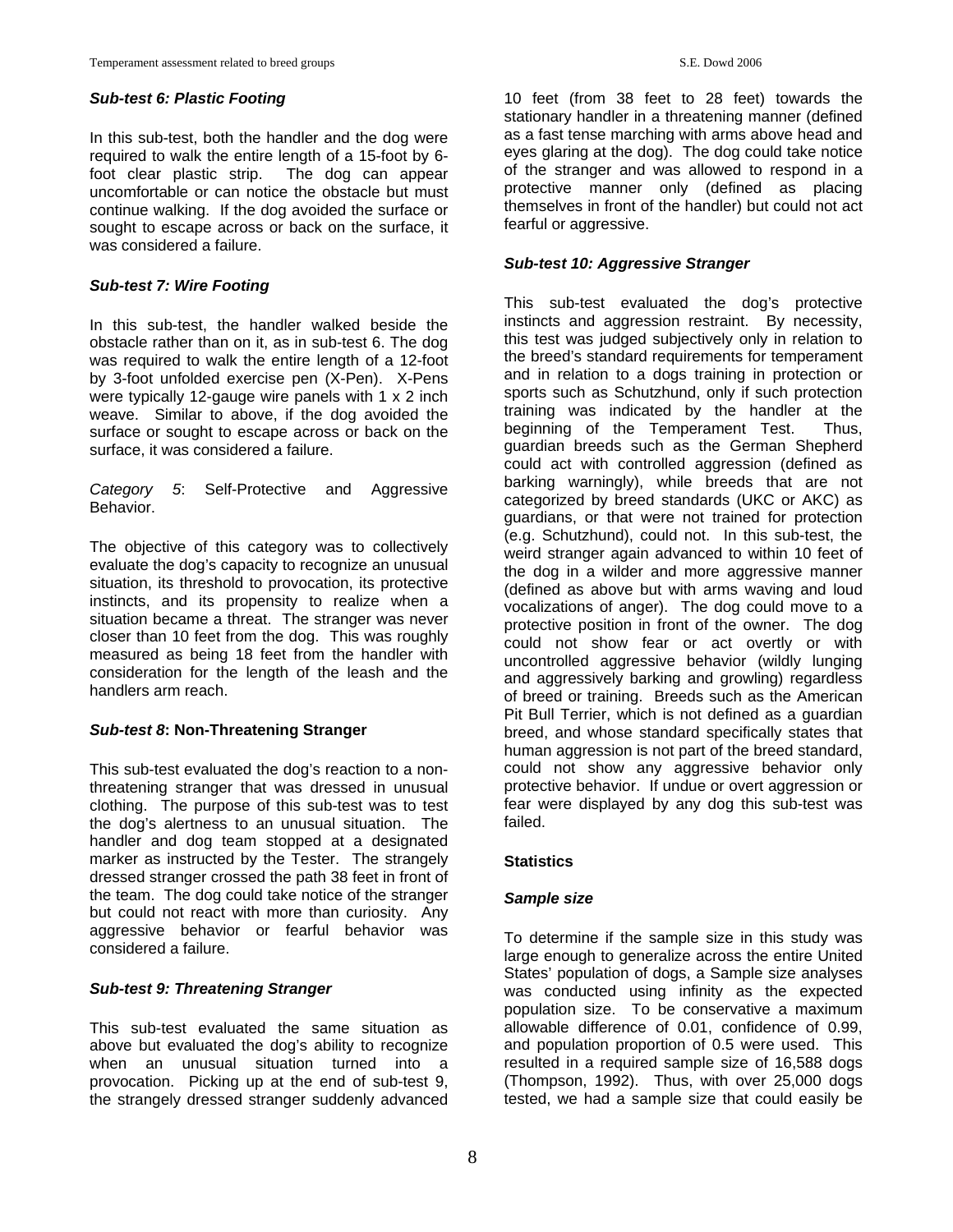generalized across all dogs in the United States, even if there were an infinite number of dogs (Thompson, 1992).

Significant differences between proportions were analyzed using the following equations:

Our null hypothesis was:  $H_o: p_1 = p_2$  Which means the proportion of dogs passing the temperament test in a given group were not significantly different to the proportion of dogs passing the temperament test in the second group)

To test for the null by comparing proportions, we compute the z statistic:  $(D)$  $\hat{p}_1 - \hat{p}_2$ *D*  $z = \frac{\hat{p}_1 - \hat{p}}{2}$  $=\frac{\hat{p}_1 -$ 

*p S*

Where 
$$
s_p(D) = \sqrt{\hat{p}(1-\hat{p})(\frac{1}{n_1} + \frac{1}{n_2})}
$$

**And**  $\hat{p} = \frac{X_1 + X_2}{n_1 + n_2}$ 

In terms of a standard normal random variable Z (derived from the standard Z-table), the Pvalue for a test of  $H_0$  against  $H_a: p_1 \neq p_2 \Leftrightarrow P(|Z| \geq |z|)$  $H_a: p_1 < p_2 \Leftrightarrow P(Z \leq z)$  $H_a: p_1 > p_2 \Leftrightarrow P(Z \geq z)$ 

In all cases, we utilized a comparison of proportion of dogs passing the temperament test to determine if  $p_1$  was statistically greater or less than  $p_2$ . In addition, to prevent type I error, Bonferroni correction was made to results in order to keep the overall experiment error rate to 5%.

# **Results**

A total of 206 different breeds were evaluated using the American Temperament Test Society evaluation. The total number of dogs evaluated in this study was 25,726, the total number of dogs passing the test 20,848, and the total failing the test 4,878. The average percentage of all dogs passing was 81.71%. To illustrate the power and significance of the statistical evaluation presented here, the sampling distribution of the proportions  $p_1$  $p_2$  are approximately normal as long as the proportions of dogs passing in each group are not too close to 1.0 or 0.0, and the sample sizes are not too small. In our case, the sample size was extremely large (actual over twice the suggested sample size calculations generated for a population of infinite size) and the proportion did not approach 0.0 or 1.0 for any of the groups analyzed, thereby validating the choice of statistical models. The raw data is summarized in Table 1.

**Table 1**. The number of dogs in each breed group evaluated (n), passed all sub-tests of the temperament test (X), failed at least one sub-test, and the percentage of dogs that passed the temperament test.

| group       | Total<br>dogs<br>tested<br>(n) | Total<br>dogs<br>passed<br>(X) | Total<br>dogs<br>failed | Percentage<br>passing |
|-------------|--------------------------------|--------------------------------|-------------------------|-----------------------|
| Sporting    | 3181                           | 2719                           | 462                     | 85.48%                |
| Pit Bull    | 1136                           | 960                            | 176                     | 84.50%                |
| Mixed       | 680                            | 579                            | 101                     | 85.10%                |
| <b>APBT</b> | 469                            | 391                            | 78                      | 83.40%                |
| Terrier     | 1860                           | 1526                           | 334                     | 82.04%                |
| Working     | 9111                           | 7341                           | 1770                    | 80.57%                |
| Herding     | 7885                           | 6319                           | 1566                    | 80.14%                |
| Toy         | 529                            | 421                            | 108                     | 79.60%                |
| Hound       | 1379                           | 1062                           | 317                     | 77.01%                |
| All         | 25726                          | 20848                          | 4878                    | 81.04%                |

The results of statistical analysis for the breed groupings are provided in Table 2. The group that had the highest proportion of breed groups passing the temperament test was the sporting group (85.48%), followed by the pit bull group (84.50%). The groups that failed, with the lowest proportion of dogs passing the temperament test, were the toy (79.01%) and hound groups (77.01%). The groups were compared to determine if there was a significant difference in the proportion of dogs from each group that passed the temperament test. It was found that there were no significant differences between the proportion of dogs passing in the two groups with the highest passing percentages (sporting group and the pit bull group). Both of these breed groups performed significantly better (p > 0.05) than all other groups. The toy and hound group passed at significantly lower rates ( $p < 0.05$ ) than all other groups. Following Bonferroni correction the pit bull group still maintained a significantly higher passing percentage than all pure breed groups except Sporting and Terrier (Bonferroni corrected  $p < 0.05$ ).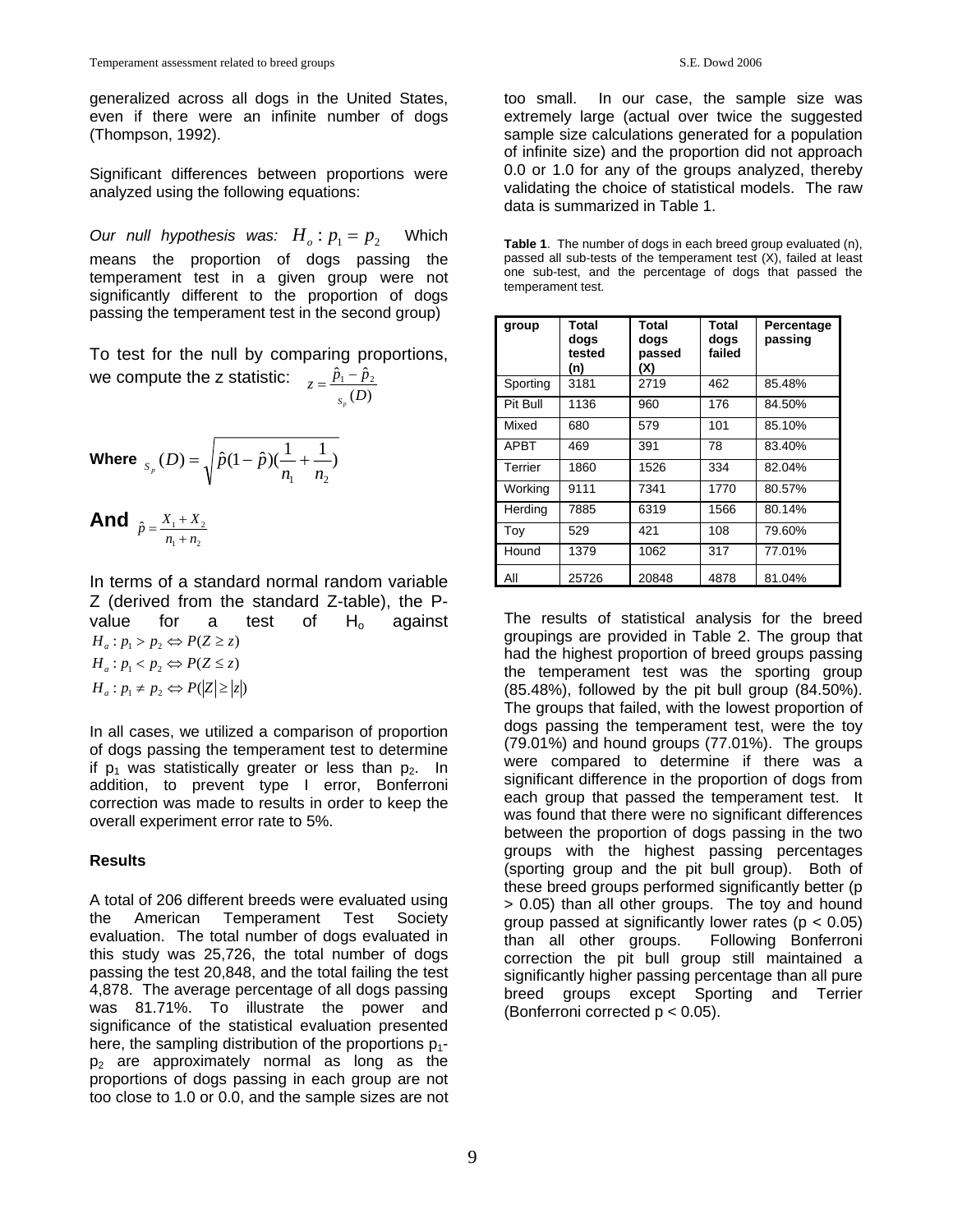**Table 2.** Results of the statistical z-test with bonferroni correction.

| Compariso<br>ns                    | z<br>valu | В<br>p<br>value                   | <b>Bon</b><br>ferr     | <b>Conclusion</b>            |
|------------------------------------|-----------|-----------------------------------|------------------------|------------------------------|
| PBG vs. Toy                        | е<br>2.48 | < 0.00                            | oni<br>S               | <b>PBG</b><br>higher         |
| <b>PBG</b><br>VS.<br>Working       | 3.18      | < 0.00                            | S                      | pass<br><b>PBG</b> higher    |
| PBG<br>VS.<br>Sporting             | $-0.79$   | 0.78                              | $\overline{\text{NS}}$ | No difference                |
| $\overline{PBG}$<br>VS.<br>Herding | 3.48      | < 0.00                            | S                      | <b>PBG</b><br>higher<br>pass |
| PBG<br>VS.<br>Terrier              | 1.74      | 0.04                              | <b>NS</b>              | No difference                |
| PBG<br>VS.<br>Hound                | 4.71      | $\overline{\phantom{a}}$<br>0.001 | S                      | PBG<br>higher<br>pass        |
| PBG<br>VS.<br>Mixed                | $-0.36$   | 0.64                              | <b>NS</b>              | No difference                |
| Toy<br>VS.<br>Work                 | $-0.55$   | 0.71                              | <b>NS</b>              | No difference                |
| Toy<br>VS.<br>Sport*               | $-3.47$   | < 0.00                            | S                      | lower<br>Тоу<br>pass         |
| Toy<br>VS.<br>Herding              | $-0.30$   | 0.62                              | <b>NS</b>              | No difference                |
| Toy<br>VS.<br>Terrier              | $-1.28$   | 0.90                              | <b>NS</b>              | No difference                |
| Toy<br>VS.<br>Hound                | 1.20      | 0.11                              | <b>NS</b>              | No difference                |
| Toy<br>VS.<br>Mixed*               | $-2.53$   | 0.00                              | S                      | Toy<br>lower<br>pass         |
| Work<br>VS.<br>Sport*              | $-6.17$   | < 0.00                            | S                      | Work<br>lower<br>pass        |
| Work<br>VS.<br>Herding             | 0.70      | 0.23                              | <b>NS</b>              | No difference                |
| Work<br>VS.<br>Terrier             | $-1.46$   | 0.92                              | <b>NS</b>              | No difference                |
| Work<br>VS.<br>Hound               | 3.08      | 0.00                              | S                      | Work<br>higher<br>pass       |
| Work<br>VS.<br>Mix*                | $-2.9$    | 0.00                              | S                      | <b>Work</b><br>lower<br>pass |
| Sport<br>VS.<br>Herding            | 6.56      | < 0.00                            | S                      | higher<br>Sport<br>pass      |
| Sport<br>VS.<br>Terrier            | 3.22      | < 0.00                            | S                      | higher<br>Sport<br>pass      |
| Sport<br>VS.<br>Hound              | 6.97      | < 0.00                            | S                      | higher<br>Sport<br>passing   |
| Sport<br>VS.<br>Mix                | 0.22      | 0.41                              | <b>NS</b>              | No difference                |
| Herd<br>VS.<br>Terrier*            | $-1.86$   | 0.03                              | ΝS                     | No difference                |
| Herd<br>VS.<br>Hound               | 2.66      | 0.00                              | S                      | higher<br>Herd<br>pass       |
| Herd<br>VS.<br>Mix*                | $-3.16$   | < 0.00                            | S                      | Herd<br>lower<br>pass        |
| Terrier<br>vs.<br>Hound            | 3.53      | < 0.00                            | S                      | Terriers higher<br>pass      |
| Terrier<br>VS.<br>Mix*             | $-1.83$   | 0.03                              | <b>NS</b>              | No difference                |
| Hounds<br>VS.<br>Mix*              | $-4.31$   | < 0.00                            | S                      | Hounds<br>lower<br>pass      |

PBG= pit bull group; S = significant after bonferonni correction; NS not significant after bonferonni correction; B p-value = bonferronni corrected p-value.

In addition to comparison of breed groups the American Pit Bull Terrier as a single breed was considered separately. The American Pit Bull Terrier is the breed that, because the phrase "pit bull" as part of its name, has been most readily associated with the seemingly catchall category of "pit bull and pit bull type" in relation to BSL. As a pure breed analyzed on its own merit, the American Pit Bull Terrier evaluations showed there was no significant difference even with the group with highest proportion of dogs passing (Sporting Group). As noted the sporting group contains some of the more publicly accepted (as dogs of stable or good temperament) including Golden Retrievers and Labrador Retrievers. More notably, the American Pit Bull Terriers showed significantly higher proportion of dogs passing the test than hounds, herding, working, and toy groups (Table 3).

**Table 3.** This table provides the results of the z-test and the significance of the test against the null hypothesis.

| $\alpha$ and $\alpha$ and $\alpha$ are $\alpha$ and $\alpha$ are $\alpha$ and $\alpha$ and $\alpha$ are $\alpha$ |     |          |            |                             |  |
|------------------------------------------------------------------------------------------------------------------|-----|----------|------------|-----------------------------|--|
| <b>Comparisons</b>                                                                                               |     | z value  | р<br>value | <b>Conclusion</b>           |  |
| APBT vs. Toy                                                                                                     |     | 1.5324   | 0.0627     | higher<br>APBT<br>pass rate |  |
| <b>APBT</b><br>Work                                                                                              | VS. | 1.4965   | 0.0673     | APBT higher<br>pass rate    |  |
| APBT<br>Sport                                                                                                    | VS. | $-1.2$   | 0.8849     | No difference               |  |
| <b>APBT</b><br>Herding                                                                                           | VS. | 1.709    | 0.0437     | APBT higher<br>pass rate    |  |
| <b>APBT</b><br>Terrier                                                                                           | VS. | 0.6725   | 0.2506     | No difference               |  |
| <b>APBT</b><br>Hound                                                                                             | VS. | 2.9      | 0.0019     | higher<br>APBT<br>pass rate |  |
| <b>APBT</b><br>Mixed                                                                                             | VS. | $-0.817$ | 0.793      | No difference               |  |
| PBG<br>APBT                                                                                                      | VS. | 0.5682   | 0.285      | No difference               |  |

#### **Discussion**

Murphy (1997) published a manuscript that defined categories of temperament in dogs. Murphy (1997) used a similar temperament test to that described here but focused on a total of 89 dogs, which were primarily Golden Retrievers. The American Kennel Club (2005) established the Canine Good Citizen test and title, which has a slightly less stringent testing procedure, to establish criteria for determining a dog to be a "good member of society". Most publications that evaluate the temperament of dogs have utilized temperament tests and definitions of behavior that are similar to the temperament test described here (Slabbert and Odendaal, 1999; Seksel et al., 1999; Svartberg, 2002; Ruefenacht et al., 2002; van den Berg, Schilder and Knol, 2003; Fuchs et al., 2005). As part of the current study the number of animals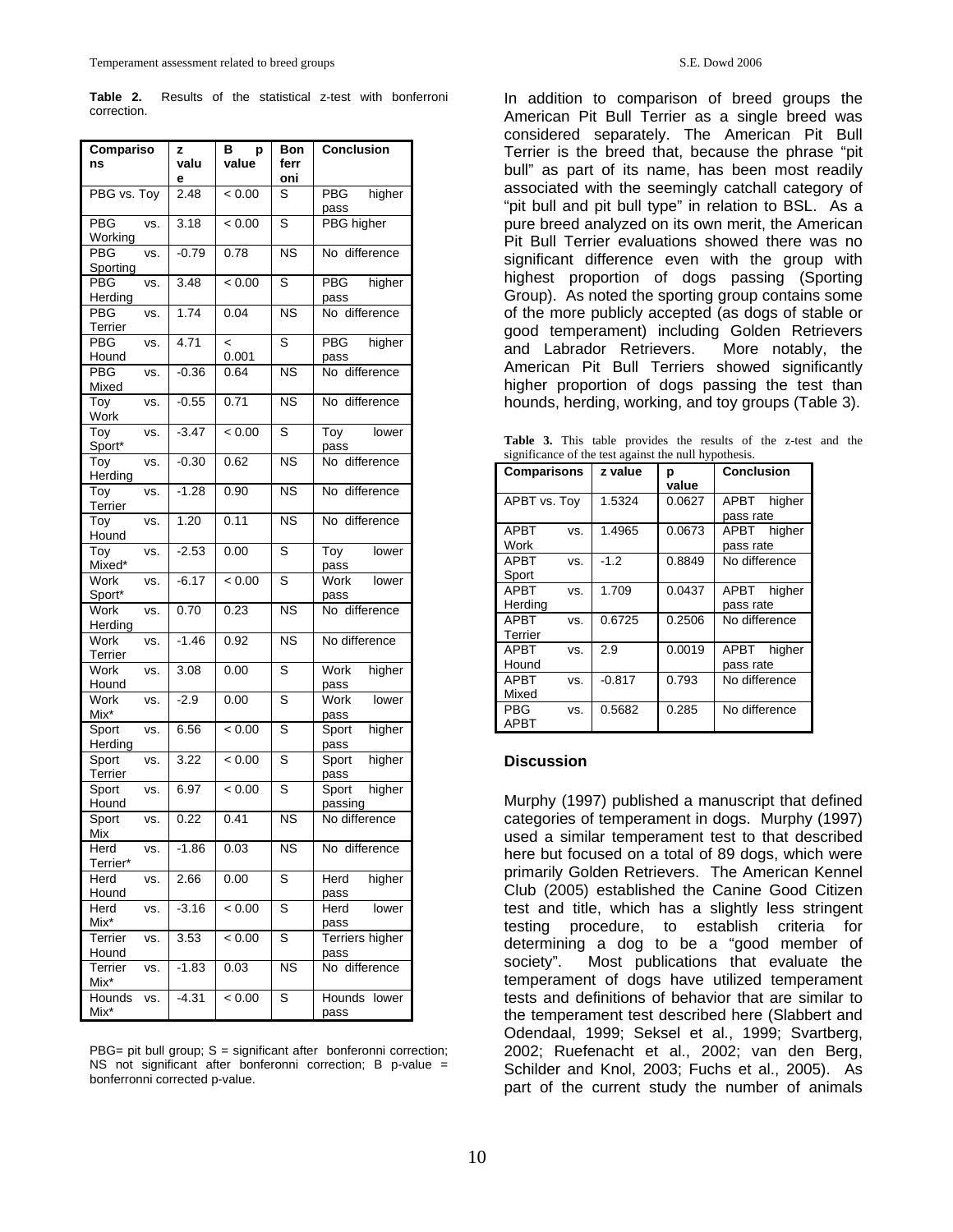evaluated and the evaluation of breeds within groups minimized potential extraneous bias such as founder effects, sex effects, age effects, and breed representation effects. Observer bias is minimized by standardized training of judges, requiring agreement among 3 separate licensed Testers, and by utilizing a pass fail testing structure with defined behavioral requirements.

Here we provide a concise definition of temperament as, an individual's exhibited, predictable, and measurable behavior patterns displayed in response to environmental stimuli. In higher vertebrate animals temperament is predominantly influenced by age, sex, socialization, health, and genetics. The concept of temperament must be focused on the individual dog and if we seek to encompass entire families, breeds, breed groups, or species this concept must by necessity become more and more general and broadly encompassing. This is the failure of BSL as a logical solution to ownership problems because the vast majority of pit bulls and APBT are shown to be of good temperament. Plomin et al. (1990) remarked that behavioral differences exist not only between species but also between individuals of the same species. As an example that is easy to digest, we can assume for instance that almost all Golden Retrievers are friendly toward humans. However, Golden Retrievers can be raised in such as way to make them aggressive toward humans (Edwards, 1991; Knol et al., 1998; van den Berg et al., 2003; Kwant, 2004).

In support of the current data, a study by Böttjer (2003) evaluated aggressive behaviour of 347 dogs belonging to the American Staffordshire Terrier, Bullterrier, Staffordshire Bullterrier, Rottweiler, Doberman Pincher breeds, and a catchall pit bull group. Only 3.75% of the dogs failed the Temperament Test and were therefore noted as having dangerous aggressive behaviour (not toward humans) towards other dogs. The assessment of the breeds groups showed that neither the pit bull group, nor the American Staffordshire Terrier, displayed a significant difference between the single breeds and breed types. The results of the Böttjer study, like the current study, showed that the BSL assumptions based upon inherent differences in "dangerousness" across entire breeds was not justified.

The Center for Disease Control and Prevention (CDC, 1997; CDC, 2003) has indicated that BSL has no merit. They indicate that "Dangerous dog laws", which focus on individual dogs, regardless of breed, that have exhibited harmful behavior (e.g., unprovoked attacks on persons or animals) are both logical and enforceable without violating the rights of citizens or declaring individual animals guilty even though the majority are of sound temperament. The CDC indicates that the most logical approach is to place primary responsibility for a dog's behavior on the owner, rather than the dogs breed. The CDC indicates that legislation and programs focused on ownership responsibility as well as owner and child education are the keys to a safer canine population. The American Veterinary Medical Association (2001) Task Force on Canine Aggression and Human-Canine Interactions also state that Breed Specific Legislation has no merit and that targeting those individual dogs, of any breed, that commit acts of aggression, directly addresses the problem.

# **Conclusion**

Previously published bite statistics when groups are compared to individual breeds are unrepresentative as corroborated by the Centers for Disease Control and Prevention and the American Veterinary Medical Association (CDC, 1997; CDC, 2003; AVMA, 2005). The current study has statistically shown, based on a defined temperament test, that the classification of dog breeds and dog breed types (breed groups), with respect to their aggressiveness toward humans is not supported scientifically. The complex and contributing conditions related to the upbringing of individual dogs are not considered by BSL and such laws unfairly target the vast majority of individual dogs, which are temperamentally stable. The temperaments of animals are fundamentally and universally acknowledged to be influenced by age, sex, early socialization, early nutrition, training, health and genetics, while BSL only takes one of these factors into account.

# **Citations**

- 1. ATTS (2005) American Temperament Testing Society, from [http://www.atts.org](http://www.atts.org/)
- 2. AVMA (2001) American Veterinary Medical Association Task Force Aggression and Human-Canine Interactions. *A community approach to dog bite prevention*. J. Am. Vet. Med. Assoc. 218, 1732-1749.
- 3. Böttjer, A. (2003) Intraspecific aggressive behaviour of five breeds of dogs and the pitbull-type during the Temperament-Testing according to the guidelines of the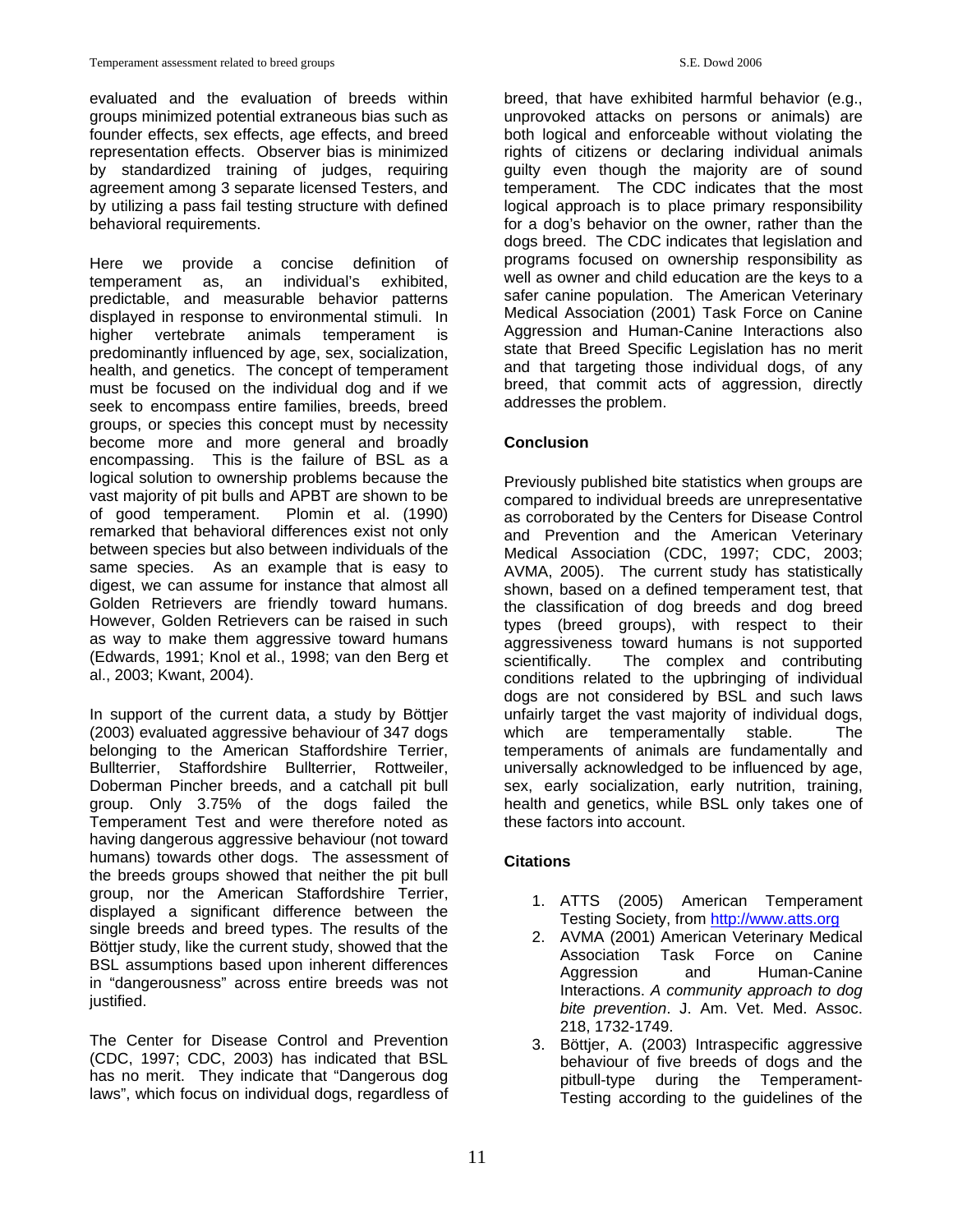Dangerous Animals Act of Lower Saxony, Germany (GefTVO) of 05.07.2000. PhD thesis. Hannover: Tierärztliche Hochschule.

- 4. California Considers Allowing Breed-Specific Laws. (2005, June 24). AKC News from [http://www.akc.org/news/index.cfm?article\\_i](http://www.akc.org/news/index.cfm?article_id=2543) [d=2543](http://www.akc.org/news/index.cfm?article_id=2543)
- 5. CDC Center for Disease Control and Prevention, (1997). Dog-Bite-Related<br>Fatalities—United States, 1995-1996 Fatalities—United States, 1995-1996 Morbid Mortal Week Rep., 46 (21), 463.
- 6. CDC Center for Disease Control and Prevention, 2003. Nonfatal Dog Bite— Related Injuries Treated in Hospital Emergency Departments - United States. Morbid Mortal Week Rep. 52, (26), 605- 610.
- 7. CGC. Canine Good Citizen Program, 2005. American Kennel Club. from [http://www.akc.org](http://www.akc.org/)
- 8. Dog Lovers Don Red and Black Ribbons for Breed Ban Awareness Campaign (2000, August 28). National Animal Interest Alliance from the from [http://www.naiaonline.org/body/articles/arch](http://www.naiaonline.org/body/articles/archives/pressrelease836.htm) [ives/pressrelease836.htm](http://www.naiaonline.org/body/articles/archives/pressrelease836.htm)
- 9. Edwards, R. A., 1991. Aggression in golden retrievers. Vet. Rec. 128, (17), 410.
- 10. Fuchs, T., Gaillard, C., Gebhardt-Henrich, S., Ruefenacht, S., Steiger, A., 2005. External factors and reproducibility of the behaviour test in German shepherd dogs in Switzerland. Appl. Anim. Behav. Sci. 94, (4), 287-301.
- 11. Knol, B. W., Roozendaal, C., van den Boogaard, L., Bouw, J., 1998. The suitability of dogs as guide dogs for the blind: criteria and testing procedures. Vet. Q. 10, 198–204.
- 12. Kwant, L., 2004. Aggressive behavior in Golden Retrievers: researching the scope of the problem. Tijdschr Diergeneeskd. 129 (18), 597-598.
- 13. Marmer, L., 1984. The new breed of municipal dog control laws: are they constitutional? Univ. Cincinnati Law Rev. 53, 1067–1081.
- 14. Murphy, J. A., 1995. Assessment of the temperament of potential guide dogs. Anthrozoos. 8, 224–228.
- 15. Murphy, J. A., 1997. Describing categories of temperament in potential guide dogs for the blind. Appl. Anim. Behav. Sci. 58, 163- 178.
- 16. Plomin, R., De Fries, J. C., McClearn, G. E., 1990. Behavioural Genetics: A Primer. W.H. Freeman, New York, 32
- 17. Ruefenacht, S., Gebhardt-Henrich, S., Miyake, T., Gaillard, C., 2002. A behaviour test on German Shepherd dogs: heritability of seven different traits. Appl. Anim. Behav. Sci. 79, 113-132
- 18. Sacks, J. J., Kresnow, M., Houston, B., 1996a. Dog bites: how big a problem? Injury Prev. 2, 52 -54
- 19. Sacks, J. J., Lockwood, R., Hornreich, J., & Sattin, R. W., 1996b. Fatal dog attacks, 1989-1994. Pediatrics. 97, 891-895
- 20. Sacks, J. J., Sattin, R. W., Bonzo, S. E., 1989. Dog bite-related fatalities from 1979 through 1988. JAMA. 262, 489-492.
- 21. Seksel, K., Mazurski, E. J., Taylor, A., 1999. Puppy socialization programs: short and long term behavioural effects. Appl. Anim. Behav. Sci. 62 (4), 335–349.
- 22. Slabbert, J. M. Odendaal, J. S. J., 1999. Early prediction of adult police dog efficiency—a longitudinal study. Appl. Anim. Behav. Sci. 64 (4), 269-288
- 23. Svartberg, K., 2002. Shyness–boldness predicts performance in working dogs Appl. Anim. Behav. Sci. 79(2),157-174
- 24. Thompson S. K., 1992. Sampling: New York, Wiley
- 25. van den Berg L., Schilder, M. B., Knol, B. W., 2003. Behavior genetics of canine aggression: behavioral phenotyping of golden retrievers by means of an aggression test. Behav. Genet. 33(5):469- 83.